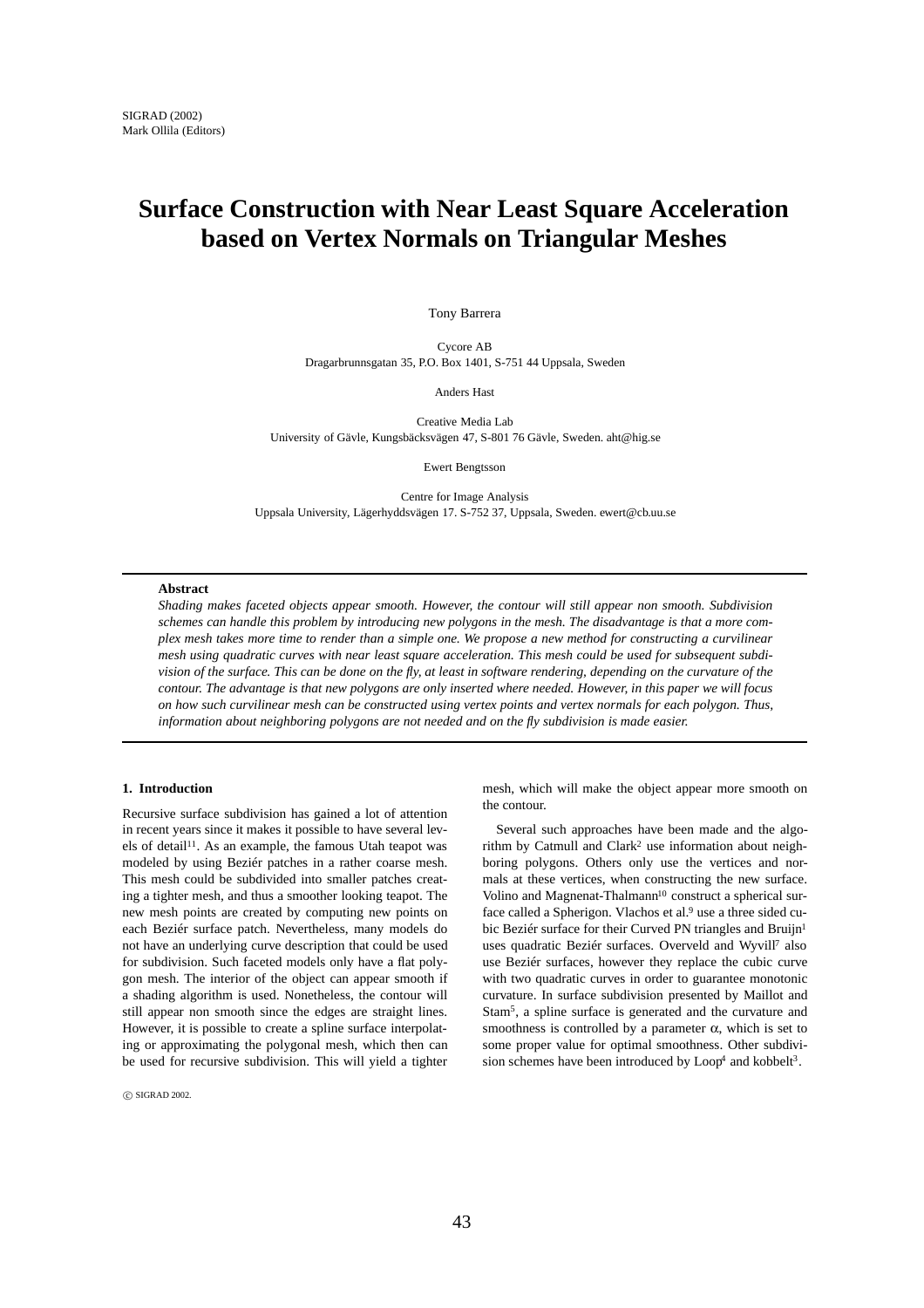

**Figure 1:** *Three sided polygon with three vertices and three normals*

## **1.1. Main Contribution**

We propose a new algorithm for finding a near least square acceleration curvilinear mesh. And we will focus on three sided polygons for simplicity. This mesh is constructed by using quadratic curves which are derived using vertex normals and vertex points only. Thus, we do not propose a new subdivision scheme. We only propose how the new vertex points can be found by using the curvilinear mesh. Moreover, it will not produce surfaces that are  $C<sup>1</sup>$  continuous over polygon edges. This would have required the use of cubic surfaces. However, this method will be faster since it uses quadratic meshes. Hence, the method will yield a surface which is smoother than the original mesh.

#### **2. Second Degree Best-Fit Least Square Acceleration Boundary Curves**

The method of finding a least square acceleration boundary curve has been explored before by Overveld and Wyvill7. They use cubic Beziér curves that are divided into two quadratic curves. We will show how this can be done for quadratic curves directly, even though the curve will be an approximation of the a least square acceleration curve.

We assume that we have a triangular mesh with coordinate points  $P_1$ ,  $P_2$ ,  $P_3$  and corresponding normalized normals  $N_1$ ,  $N_2$ ,  $N_3$  as shown in figure 1. The tangents corresponding to a pair of normals as shown in figure 2 can be obtained by using the so-called Gram-Schmidt orthogonalization algorithm<sup>6</sup>:

$$
\mathbf{T}_1 = \mathbf{N}_2 - \mathbf{N}_1 (\mathbf{N}_1 \cdot \mathbf{N}_2),\tag{1}
$$

$$
\mathbf{T}_2 = -\mathbf{N}_1 + \mathbf{N}_2 (\mathbf{N}_1 \cdot \mathbf{N}_2). \tag{2}
$$

Note. that the normals are assumed to be normalized. We shall show later that we do not need to normalize the tangent vectors. However, at this point we shall assume that they have unit length. It should also be pointed out that when the angle  $\theta$  between the normals, as shown in figure 2, is zero, then we can not compute the tangent in this way. The simple solution is to use linear interpoltaion between the surface



**Figure 2:** *Construction of the tangent vectors*  $\mathbf{T}_1$  *and*  $\mathbf{T}_2$ *orthogonal to* **N**<sup>1</sup> *and* **N**<sup>2</sup> *respectively, lying in the plane spanned by*  $N_1$  *and*  $N_2$ 

points instead of a quadratic curve, whenever the angle is zero or very close to zero.

We shall derive a curve spanned by the tangent vectors and vertex points which is as relaxed as possible. This curve can be obtained by minimizing the integral which is the total sum of the square acceleration:

$$
\int_0^1 \|f''(t)\|^2 dt
$$
 (3)

on some variable β that controls the tangent length and apply it on the boundary curve. This defines the least square acceleration. However, a second degree curve can only have one derivative determined when it is also determined to pass through two end points. Therefore, we have to find a second degree curve spanned by the tangent vectors and vertex points which have optimal fit between both these tangent vectors and the derivatives. We shall derive such a curve by finding an optimal fit for the first tangent, then we can minimize the integral in equation (3).

#### **2.1. Optimal Fit for the First Tangent**

The quadratic curve is given by the equation:

$$
\mathbf{f} = \mathbf{a}t^2 + \mathbf{b}t + \mathbf{c}.\tag{4}
$$

We have the initial conditions:

$$
\mathbf{f}(0) = P_1,\tag{5}
$$

$$
\mathbf{f}(1) = P_2,\tag{6}
$$

$$
\mathbf{f}'(0) = \alpha \beta \mathbf{T}_1,\tag{7}
$$

$$
\mathbf{f}'(1) = \beta \mathbf{T}_2,\tag{8}
$$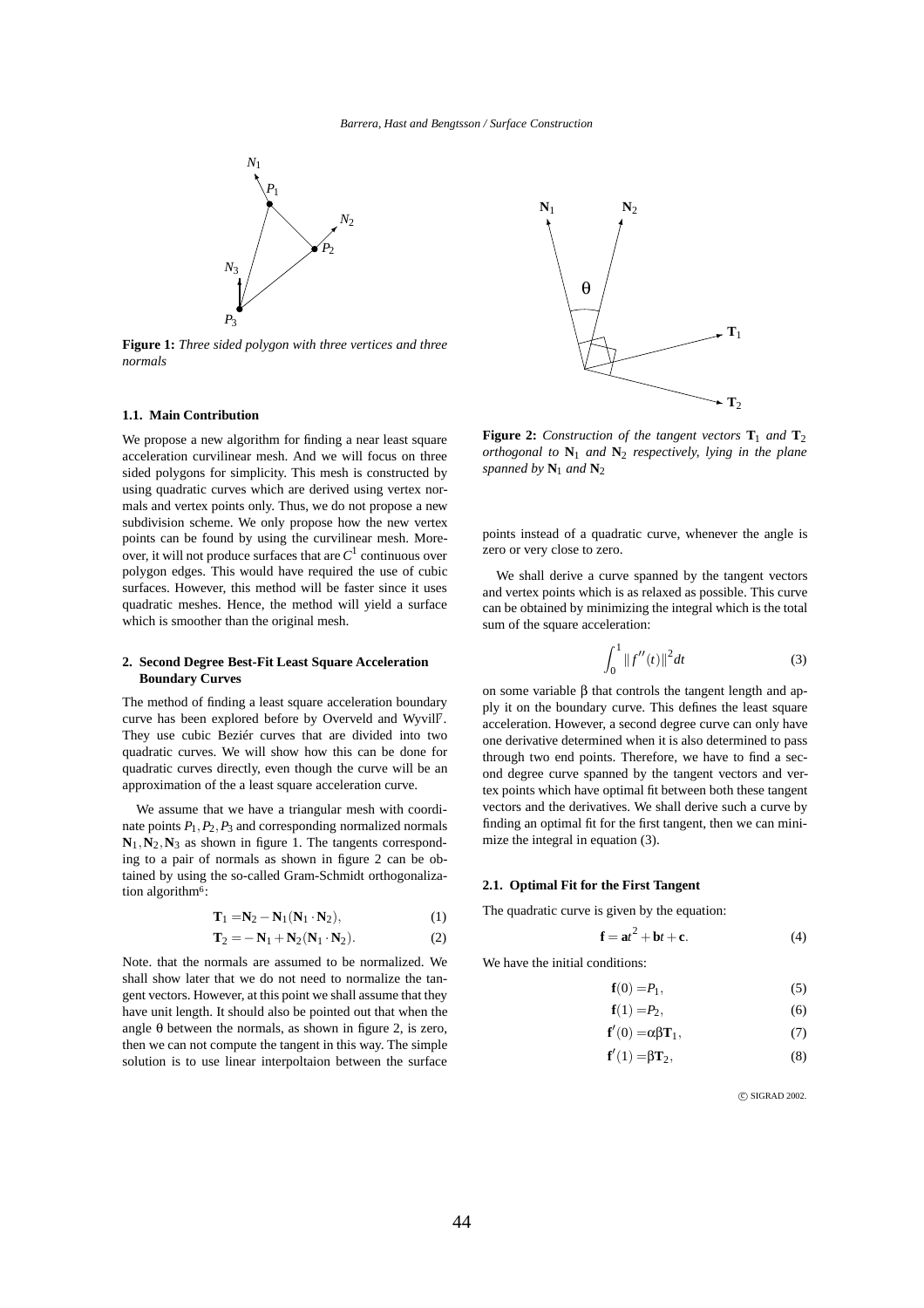where  $\mathbf{T}_1$  and  $\mathbf{T}_2$  is the tangent vectors corresponding to  $\mathbf{N}_1$ and  $\mathbf{N}_2$  respectively. The constants  $\alpha$  and  $\beta$  are to be determined. The value of  $\alpha$  will determine optimal (in the least square-sense) fit between the curve and the second tangent. The value of  $β$  will determine the least square acceleration of the curve in the interval [0,1]. It can be shown that:

$$
\mathbf{c} = P_1,\tag{9}
$$

$$
\mathbf{a} + \mathbf{b} + \mathbf{c} = P_2,\tag{10}
$$

$$
\mathbf{b} = \alpha \beta \mathbf{T}_1. \tag{11}
$$

Let **P** be the vector from  $P_1$  to  $P_2$ :

$$
\mathbf{P} = P_2 - P_1. \tag{12}
$$

Then we have:

$$
\mathbf{a} = \mathbf{P} - \alpha \beta \mathbf{T}_1. \tag{13}
$$

At the first edge, we have the initial condition that the tangent is equal to the derivative, as shown in equation (7). Furthermore, we want to determine  $\alpha$  so that the difference between the derivative and the tangent is as small as possible. Thus:

$$
\frac{\partial}{\partial \alpha} \left\{ \left\| \mathbf{f}'(1) - \beta \mathbf{T}_2 \right\|^2 \right\} = 0. \tag{14}
$$

In this way we seek the least-square difference between the tangent and the derivative. The difference of the curve slope and the polygon tangents in one of the ends equals zero, but at the other end minimization can be performed:

$$
\frac{\partial}{\partial \alpha} \left\{ (2\mathbf{a} + \mathbf{b} - \beta \mathbf{T}_2)^2 \right\} = 0 \Rightarrow \tag{15}
$$

$$
2\alpha\beta^2\mathbf{T}_1\cdot\mathbf{T}_1 - 4\beta\mathbf{P}\cdot\mathbf{T}_1 + 2\beta^2\mathbf{T}_1\cdot\mathbf{T}_2 = 0.
$$
 (16)

Finally, divide both sides of the equation (16) by  $-2\beta$  and rearrange the terms:

$$
2\mathbf{P} \cdot \mathbf{T}_1 - \alpha \beta \mathbf{T}_1 \cdot \mathbf{T}_1 - \beta \mathbf{T}_1 \cdot \mathbf{T}_2 = 0. \tag{17}
$$

In order to find an  $\alpha$  that fulfills the criterion set in equation (17) we must also determine β.

#### **2.2. Finding the Least Square Acceleration**

Next, we determine β such that the integral of the acceleration is least-square minimum in the interval [0,1]:

$$
\frac{\partial}{\partial \beta} \int_0^1 ||\mathbf{f}''(t)||^2 dt = 0 \tag{18}
$$

The second derivative of  $f(t)$  is constant:  $f'' = 2a$ . Since it does not depend on the variable *t* we have:

$$
\frac{\partial}{\partial \beta} ||2a||^2 = 0 \Rightarrow \tag{19}
$$

$$
8\alpha^2\beta\mathbf{T}_1\cdot\mathbf{T}_1 - 8\alpha\mathbf{P}\cdot\mathbf{T}_1 = 0. \tag{20}
$$

 $\circ$  SIGRAD 2002.

Divide both sides of the equation (20) by  $-8\beta$  and rearrange the terms:

$$
\mathbf{P} \cdot \mathbf{T}_1 - \alpha \beta \mathbf{T}_1 \cdot \mathbf{T}_1 = 0. \tag{21}
$$

This gives us a system with the two equations 17 and 21. The solution becomes:

$$
\alpha = \frac{\mathbf{T}_1 \cdot \mathbf{T}_2}{\mathbf{T}_1 \cdot \mathbf{T}_1},\tag{22}
$$

$$
\beta = \frac{\mathbf{P} \cdot \mathbf{T}_1}{\mathbf{T}_1 \cdot \mathbf{T}_2}.
$$
 (23)

This is valid for the quadratic curve

$$
\mathbf{f}_1(t) = (\mathbf{P} - \alpha \beta \mathbf{T}_1)t^2 + \alpha \beta \mathbf{T}_1 t + P_1.
$$
 (24)

## **2.3. Near least Square Acceleration**

So far we have a curve where the derivative of  $f_1(t)$  at  $P_1$  is the same as the tangent  $\mathbf{T}_1$  and the derivative at  $P_2$  is as close to  $T_2$  as the least square minimization allows. If we had chosen to have the same derivative of the function as the tangent at  $P_2$  and optimize at  $P_1$  instead, we would get another curve. Which one will be the best? It is hard to tell. However, we could get an approximation by taking the average of both. Hence, we will get an near least square acceleration second degree curve which is close to optimal in both ends.

#### **2.4. Same Procedure for the Other Side**

The next step is to repeat the same procedure for the other tangent  $T_2$  at the other end of the curve, in order to obtain  $f_2(t)$ . We use the initial conditions:

$$
\mathbf{f}(0) = P_1,\tag{25}
$$

$$
\mathbf{f}(1) = P_2,\tag{26}
$$

$$
\mathbf{f}'(0) = \beta' \mathbf{T}_1,\tag{27}
$$

$$
\mathbf{f}'(1) = \alpha' \beta' \mathbf{T}_2,\tag{28}
$$

Then we derive the boundary curve using these conditions, where:

$$
\mathbf{c} = P_1,\tag{29}
$$

$$
\mathbf{a} + \mathbf{b} + \mathbf{c} = P_2,\tag{30}
$$

$$
2\mathbf{a} + \mathbf{b} = \alpha' \beta' \mathbf{T}_2. \tag{31}
$$

This system of equations gives:

$$
\mathbf{a} + \mathbf{b} = P_2 - P_1 = \mathbf{P},\tag{32}
$$

$$
\mathbf{a} = \alpha' \beta' \mathbf{T}_2 - \mathbf{P},\tag{33}
$$

$$
\mathbf{b} = 2\mathbf{P} - \alpha' \beta' \mathbf{T}_2. \tag{34}
$$

Finally, the quadratic curve becomes:

$$
\mathbf{f}_2(t) = (\alpha' \beta' \mathbf{T}_2 - \mathbf{P})t^2 +
$$
  
(2 $\mathbf{P} - \alpha' \beta' \mathbf{T}_2)t + P_1.$  (35)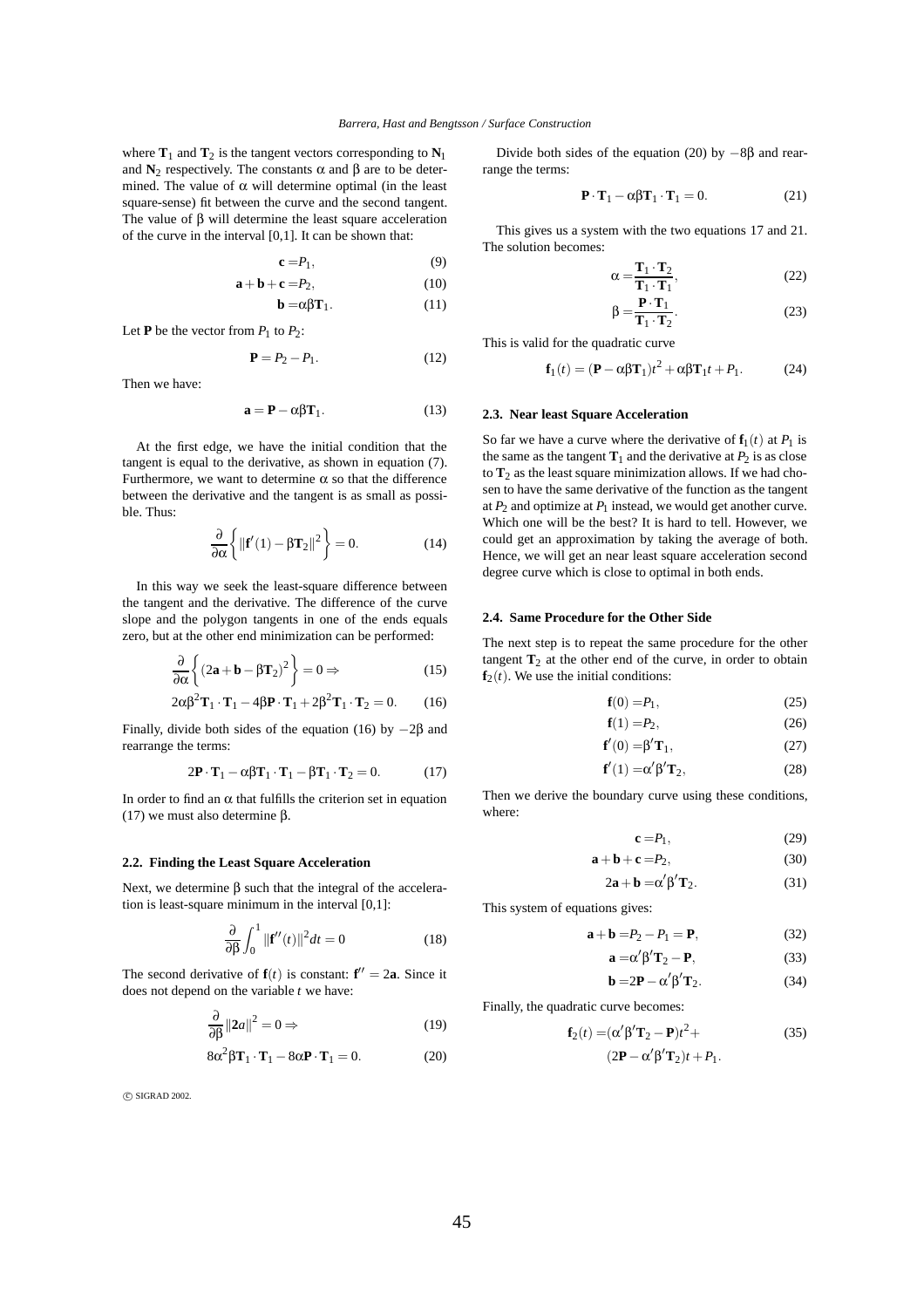Repeating the minimization process of  $f_2(t)$  for both  $\beta$  and α gives:

$$
\alpha' = \frac{\mathbf{T}_1 \cdot \mathbf{T}_2}{\mathbf{T}_2 \cdot \mathbf{T}_2},\tag{36}
$$

$$
\beta' = \frac{\mathbf{P} \cdot \mathbf{T}_2}{\mathbf{T}_1 \cdot \mathbf{T}_2}.
$$
 (37)

## **2.5. Putting it all together**

By taking the mean value of (24) and (35) we get a symmetric curve with near least square acceleration:

$$
\mathbf{f}_3(t) = \left(\frac{\alpha'\beta'\mathbf{T}_2 - \alpha\beta\mathbf{T}_1}{2}\right)t^2 + \left(\mathbf{P} + \frac{\alpha\beta\mathbf{T}_1 - \alpha'\beta'\mathbf{T}_2}{2}\right)t + P_1.
$$
 (38)

It is easy to prove that it will be symmetric. The derivative is:

$$
\mathbf{f}'_3(t) = (\alpha' \beta' \mathbf{T}_2 - \alpha \beta \mathbf{T}_1)t + \left( \mathbf{P} + \frac{\alpha \beta \mathbf{T}_1 - \alpha' \beta' \mathbf{T}_2}{2} \right).
$$
 (39)

Moreover, the derivatives at the edges are:

$$
\mathbf{f}'_3(0) = \mathbf{P} + \frac{\alpha \beta \mathbf{T}_1 - \alpha' \beta' \mathbf{T}_2}{2},\tag{40}
$$

$$
\mathbf{f}'_3(1) = \mathbf{P} - \frac{\alpha \beta \mathbf{T}_1 + \alpha' \beta' \mathbf{T}_2}{2}.
$$
 (41)

Clearly, the derivatives will be symmetric around **P** which is the vector between the vertex points. Since the curve is quadratic we can not get a curve that has derivatives equal to the tangents at the vertex points. However, for a quadratic curve, this is as close as we can get with the least square acceleration requirement.

## **2.6. Invariance with respect to Normalization**

We stated earlier that the tangent vectors do not need to be normalized and we shall prove that this is true. Expand the terms  $\alpha\beta\mathbf{T}_1$  and  $\alpha'\beta'\mathbf{T}_2$ :

$$
\alpha \beta \mathbf{T}_1 = \frac{\mathbf{T}_1 \cdot \mathbf{T}_2}{\mathbf{T}_1 \cdot \mathbf{T}_1} \frac{\mathbf{P} \cdot \mathbf{T}_1}{\mathbf{T}_1 \cdot \mathbf{T}_2} \mathbf{T}_1 = \frac{\mathbf{P} \cdot \mathbf{T}_1}{\mathbf{T}_1 \cdot \mathbf{T}_1} \mathbf{T}_1, \qquad (42)
$$

$$
\alpha'\beta'\mathbf{T}_2 = \frac{\mathbf{T}_1 \cdot \mathbf{T}_2}{\mathbf{T}_2 \cdot \mathbf{T}_2} \frac{\mathbf{P} \cdot \mathbf{T}_2}{\mathbf{T}_1 \cdot \mathbf{T}_2} \mathbf{T}_2 = \frac{\mathbf{P} \cdot \mathbf{T}_2}{\mathbf{T}_2 \cdot \mathbf{T}_2} \mathbf{T}_2. \tag{43}
$$

Remember that **P** is an vector and not a point and therefore equation (42) is the projection of **P** on  $T_1$ . Likewise, equation (43) is the projection of  $P$  on  $T_2$ . Hence, normalization of  $T_1$  and  $T_2$  is not necessary, since projection of one vector onto another is independent of the other vectors length.

#### **3. Quadratic curvilinear surfaces**

A quadratic surface can be determined by using the six control points<sup>8</sup> in figure 3. The edge mid points  $P_{12}$ ,  $P_{23}$  and



**Figure 3:** *Six control points*

 $P_{13}$  can be determined by setting  $t = 0.5$  in (38). By using a quadratic surface, it is possible to use any kind of subdivision scheme without recalculating new points in a recursive manner. Instead, new points are retrieved from the quadratic surface.

#### **4. Rendering the Curvilinear Polygons**

Figure 4 shows a wire frame rendering of a Torus. It is quite obvious that the Torus has got straight edges on the outer contour. These can be made smooth by using the proposed method. Figure 5 shows the same Torus, but this time, the curvilinear mesh is used. The contour is now smooth.

To our knowledge, most modern hardware do not have the capability to insert new polygons on the fly. The only possible solution, in order to make the contour smooth, is to subdivide the whole object before rendering. However, the result is a more complex object. Moreover, it will take more time to render it since it has more polygons. It would be preferable if we could subdivide the object on the fly, only where extra polygons are needed, i.e on the contour. The proposed method could be used to produce these extra polygons that will make the object smoother.

The extra points will lie on the quadratic surface, that will have near least square acceleration. This will assure that the contour will be as relaxed as possible using quadratic boundary curves. However, since quadratic surfaces are used, *C*<sup>1</sup> continuity is not guaranteed. If the angle between the normals is large, then the constructed curve can make a rather large bend. This implies that there is a sharp edge between the polygons or that the polygons should have been subdivided prior rendering. This is of course a problem common also for shading, not only for this method.

However, subdivision on the fly is not as easy as one might think at first glance. First of all, we must be able to determine which polygons lie on the contour. This can be done if pointers to neighboring polygons are available. Then, it is possible to check if a neighboring polygon is back facing. Secondly, it is possible that a polygon edge that lies behind another polygon can have a large curvature and if subdivision is performed, then it will be visible. As long as it is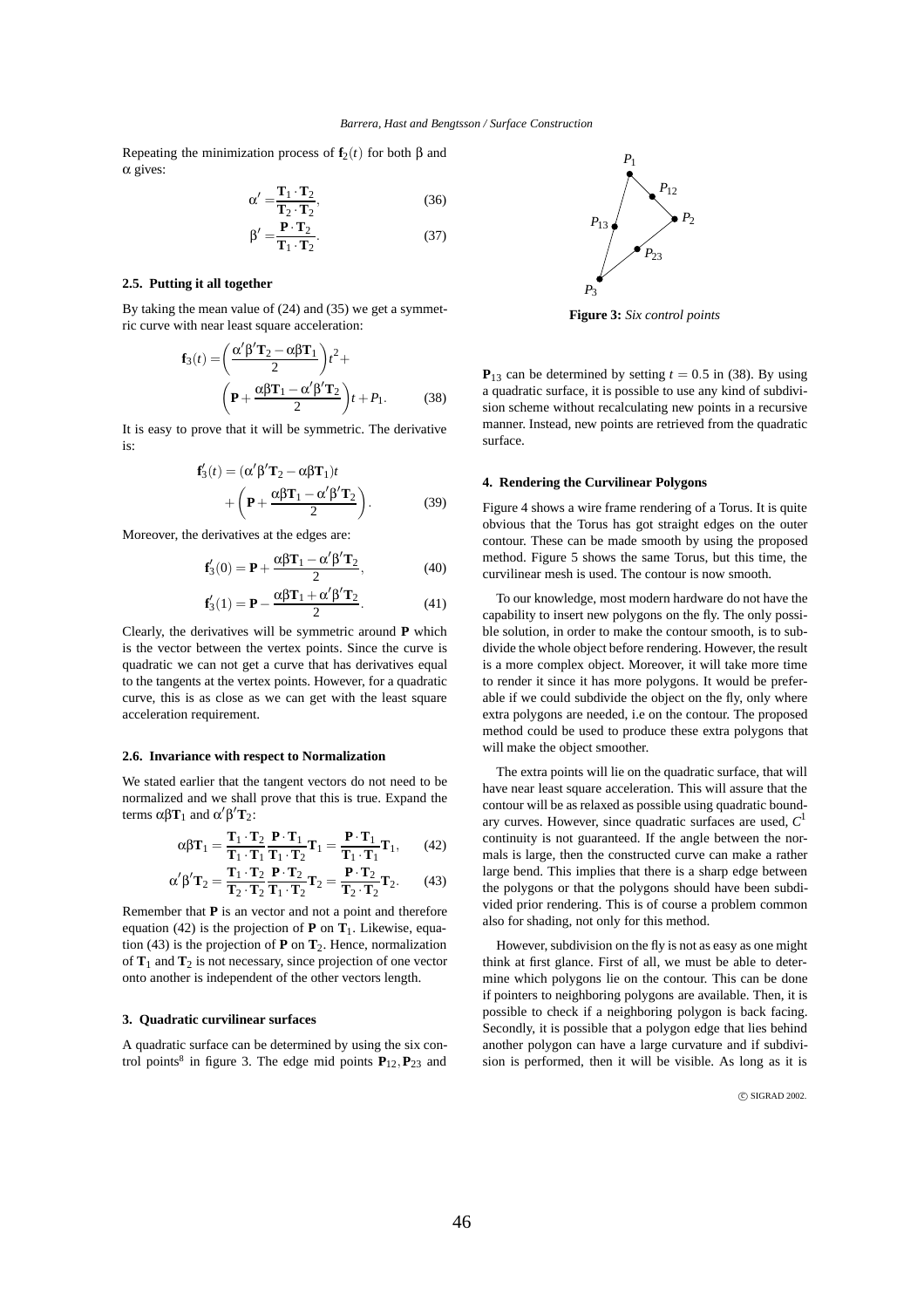considered being hidden, it is no problem but when it eventually lies on the contour, due to that the object is rotating, it will suddenly pop up as a heavily curved contour. This problem is generally known as popping.

We suggest these problems for further research. Nonetheless, the proposed method could be used for determining new points for any subdivision scheme that will subdivide an object in order to make it appear more smooth.

Vlachos et al.<sup>9</sup> suggest that their PN triangles should be subdivided on the graphics chip without any software assistance. The proposed method could also be used for hardware subdivision since it is based on the available vertex information for each polygon. Furthermore, it should be an attractive method for hardware implementation, since the bottleneck in todays graphics hardware is in feeding the graphics processor with triangles at a sufficient rate. Thus, fewer triangles could be transfered and more triangles are created on the fly on the graphics chip. This can not easily be done for the contour only, since information from neighboring polygons are needed. Instead, on the fly subdivision is done for the whole object.

Another interesting fact is that the dot product of **P** and the tangents  $\mathbf{T}_1$  and  $\mathbf{T}_2$  is invariant under rotation and translation. Hence, these products could be precomputed. This is probably better for software rendering where it is possible to save computation time. For a hardware implementation, this means that two new variables must be transferred through the graphics pipeline and this will make the bottleneck problem previously discusses even worse.

## **5. Conclusions**

It has been shown that a curvilinear mesh with near least square acceleration for quadratic surfaces could be constructed from vertex normals and vertex points. This mesh can then be subdivided using an appropriate subdivision algorithm. The proposed method will be fast, since the computed tangents does not need to be normalized. Furthermore, it has been shown that some terms can be precomputed in order to speed up software rendering.

### **5.1. Future Work**

We propose for future work, how the presented method for constructing a curvilinear mesh, could be used in order to make on the fly subdivision for contours only. Moreover, it should be easy to use the method for on the fly subdivision on the graphics chip. This would decrease the problem of the bandwidth bottleneck.

It should also be determined if this method is good enough for more complex objects, or if cubic surfaces are preferred, even though they are computationally more expensive. Furthermore, it should be investigated whether the average function (38) could be replaced with either of the functions (24)



**Figure 4:** *A wire frame rendering of a Torus*



**Figure 5:** *A curvilinear mesh for a Torus*